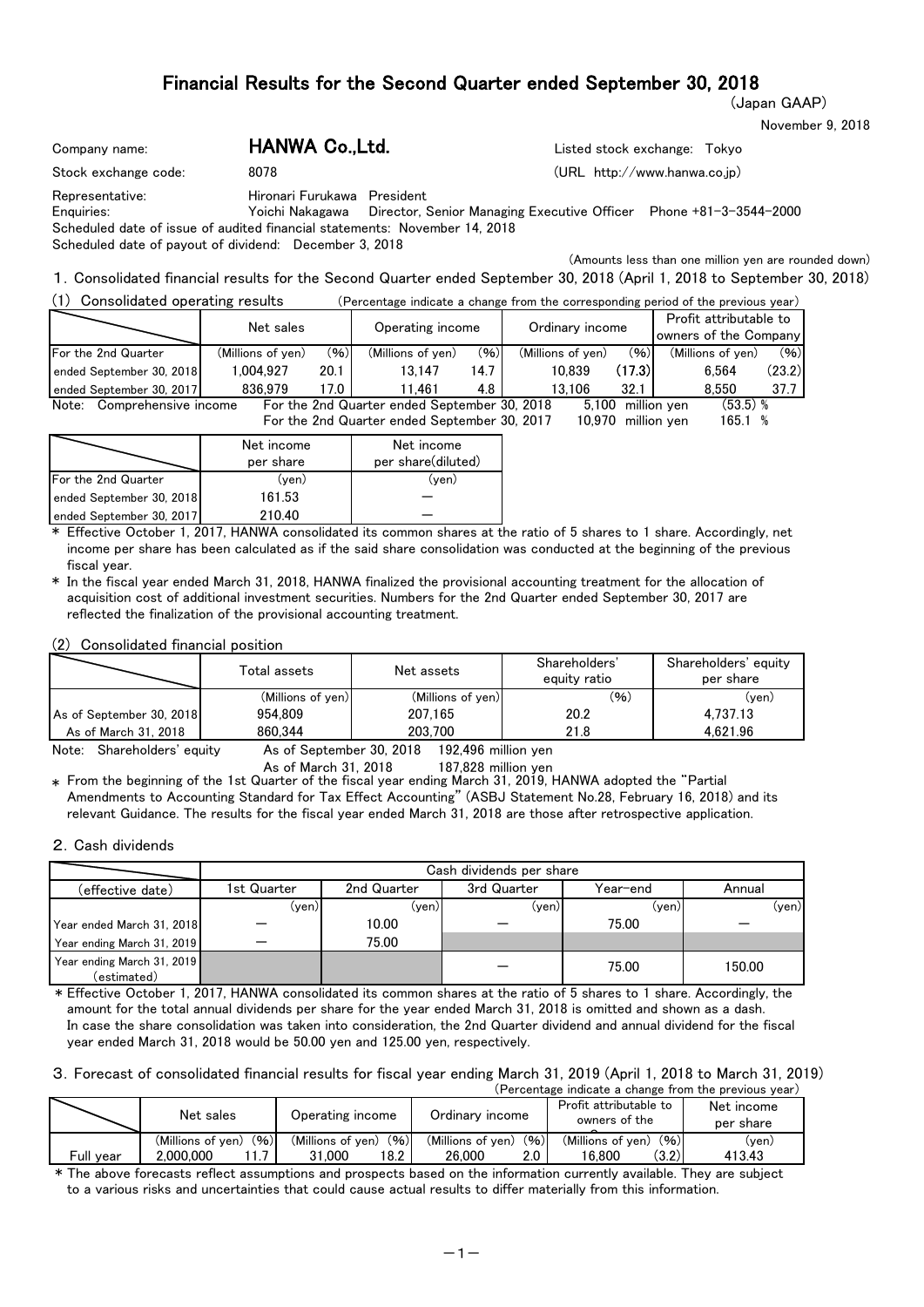# 《Consolidated Balance Sheets》

| טווסטוועמנטע באומווטט                                                                   | (Amounts less than one million yen are rounded down)<br>Millions of yen |                    |
|-----------------------------------------------------------------------------------------|-------------------------------------------------------------------------|--------------------|
|                                                                                         | March 31, 2018                                                          | September 30, 2018 |
| Assets                                                                                  |                                                                         |                    |
| <b>Current assets:</b>                                                                  |                                                                         |                    |
| Cash and deposits<br>Trade notes and accounts receivable                                | 36,198<br>400,317                                                       | 38,887<br>399,607  |
| Electronically recorded monetary claims                                                 | 25,416                                                                  | 27,687             |
| Securities                                                                              | 683                                                                     | 487                |
| Inventories                                                                             | 134,877                                                                 | 150,529            |
| Others                                                                                  | 47,128                                                                  | 124,898            |
| Allowance for doubtful receivables                                                      | (481)                                                                   | (504)              |
| Total current assets                                                                    | 644,140                                                                 | 741,593            |
| Fixed assets;                                                                           |                                                                         |                    |
| Property and equipment;                                                                 |                                                                         |                    |
| Land                                                                                    | 32,402                                                                  | 33,424             |
| Others                                                                                  | 32,066                                                                  | 33,894             |
| Total property and equipment                                                            | 64,469                                                                  | 67,318             |
| Intangible assets                                                                       | 3,426                                                                   | 4,193              |
| Investments and other assets;                                                           |                                                                         |                    |
| Investment securities                                                                   | 109,781                                                                 | 109,478            |
| Others                                                                                  | 39.429                                                                  | 33,317             |
| Allowance for doubtful receivables                                                      | (902)                                                                   | (1,091)            |
| Total investments and other assets                                                      | 148,308                                                                 | 141,704<br>213,215 |
| Total fixed assets<br><b>Total assets</b>                                               | 216,204<br>860,344                                                      | 954,809            |
|                                                                                         |                                                                         |                    |
| Liabilities;                                                                            |                                                                         |                    |
| <b>Current liabilities;</b>                                                             |                                                                         |                    |
| Trade notes and accounts payable                                                        | 266,595                                                                 | 270,058            |
| Short-term loans payable                                                                | 116,245                                                                 | 156,298            |
| Commercial paper                                                                        | 10,000                                                                  | 20,000             |
| Current portion of bonds payable                                                        | 10,121                                                                  | 10,121             |
| Income taxes payable                                                                    | 5,050                                                                   | 3,614              |
| Accrued bonuses                                                                         | 2,474                                                                   | 2,606              |
| Provision for product warranties                                                        | 391                                                                     | 376                |
| Others<br>Total current liabilities                                                     | 40,851<br>451,730                                                       | 73,365<br>536,441  |
|                                                                                         |                                                                         |                    |
| Long-term liabilities;                                                                  |                                                                         |                    |
| Bonds payable                                                                           | 40,055                                                                  | 50,045             |
| Long-term loans payable                                                                 | 147,601                                                                 | 141,896            |
| Retirement benefits liabilities                                                         | 4,943                                                                   | 4,804              |
| Others                                                                                  | 12,312                                                                  | 14,456             |
| Total long-term liabilities                                                             | 204,913                                                                 | 211,202            |
| <b>Total liabilities</b>                                                                | 656,643                                                                 | 747,643            |
| Net assets;                                                                             |                                                                         |                    |
| Shareholders' equity;                                                                   |                                                                         |                    |
| Common stock                                                                            | 45,651                                                                  | 45,651             |
| Retained earnings                                                                       | 131,045                                                                 | 135,152            |
| Treasury stock                                                                          | (3,726)                                                                 | (3,736)            |
| Total shareholders' equity                                                              | 172,969                                                                 | 177,068            |
| Accumulated other comprehensive income                                                  |                                                                         |                    |
| Net unrealized holding gains on securities                                              | 14,342                                                                  | 17,202             |
| Deferred hedge profit and loss                                                          | (169)                                                                   | 718                |
| Land revaluation difference                                                             | 2,963                                                                   | 2,963              |
| Foreign currency translation adjustments                                                | 3,110                                                                   | (404)              |
| Remeasurements of defined benefit plans<br>Total accumulated other comprehensive income | (5,388)<br>14,858                                                       | (5,051)<br>15,428  |
| <b>Minority interests</b>                                                               | 15,872                                                                  | 14,668             |
| Total net assets                                                                        | 203,700                                                                 | 207,165            |
| <b>Total liabilities and net assets</b>                                                 | 860,344                                                                 | 954,809            |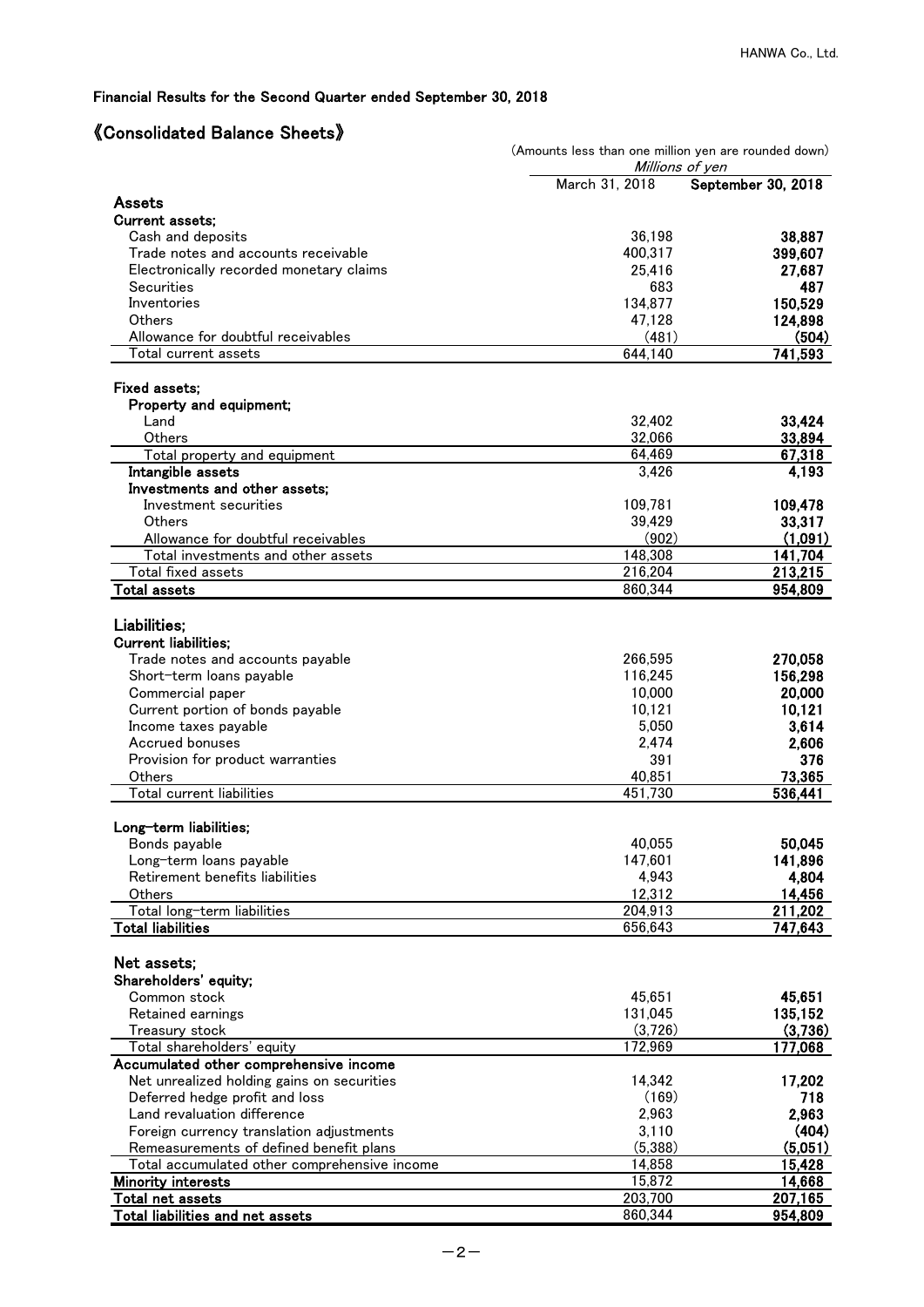# 《Consolidated Statements of Income and Comprehensive Income》

|                                                                                                                                                              | (Amounts less than one million yen are rounded down) | Millions of yen    |
|--------------------------------------------------------------------------------------------------------------------------------------------------------------|------------------------------------------------------|--------------------|
|                                                                                                                                                              | 2nd Quarter ended                                    | 2nd Quarter ended  |
|                                                                                                                                                              | September 30, 2017                                   | September 30, 2018 |
| Net sales                                                                                                                                                    | 836,979                                              | 1,004,927          |
| Cost of sales                                                                                                                                                | 803,393                                              | 966,984            |
| Gross profit                                                                                                                                                 | 33,585                                               | 37,942             |
| Selling, general and administrative expenses                                                                                                                 | 22,124                                               | 24,795             |
| Operating income                                                                                                                                             | 11,461                                               | 13,147             |
|                                                                                                                                                              |                                                      |                    |
| Other income;<br>Interest income                                                                                                                             | 848                                                  | 1,635              |
| Dividend income                                                                                                                                              | 846                                                  | 863                |
| Revenue from investment in affiliates                                                                                                                        | 985                                                  |                    |
| Foreign exchange gain                                                                                                                                        | 457                                                  |                    |
| Others                                                                                                                                                       | 1,029                                                | 694                |
| Total other income                                                                                                                                           | 4,167                                                | 3,193              |
| Other expenses;                                                                                                                                              |                                                      |                    |
| Interest expenses                                                                                                                                            | 1,563                                                | 2,067              |
| Loss on investment in affiliates                                                                                                                             |                                                      | 172                |
| Foreign exchange loss                                                                                                                                        |                                                      | 2,418              |
| Guarantee commission                                                                                                                                         | 324                                                  | 278                |
| Others                                                                                                                                                       | 634                                                  | 563                |
| Total other expenses                                                                                                                                         | 2,522                                                | 5,501              |
| <b>Ordinary income</b>                                                                                                                                       | 13,106                                               | 10,839             |
| <b>Extraordinary income</b><br>Gain on sale of property and equipment<br>Reversal of allowance for business loss of affiliates<br>Total extraordinary income | 512<br>$\overline{512}$                              | 410<br>410         |
| <b>Extraordinary loss;</b>                                                                                                                                   |                                                      |                    |
| Loss on impairment of long-lived assets                                                                                                                      |                                                      |                    |
| Loss on sale of property and equipment                                                                                                                       |                                                      | 182                |
| Loss on natural disaster                                                                                                                                     |                                                      | 166                |
| Loss on devaluation of investments securities                                                                                                                |                                                      | 1,011              |
| Total extraordinary loss                                                                                                                                     |                                                      | 1,360              |
| Income before income taxes and minority interest                                                                                                             | 13,618                                               | 9,890              |
| Income taxes                                                                                                                                                 | 4,870                                                | 3,553              |
| Net income                                                                                                                                                   | 8.748                                                | 6.336              |
| Net income attributable to                                                                                                                                   |                                                      |                    |
| Net income attributable to owners of the Company                                                                                                             | 8,550                                                | 6,564              |
| Net income(loss) attributable to non-controlling interests                                                                                                   | 197                                                  | (227)              |
| <b>Other Comprehensive Income</b>                                                                                                                            |                                                      |                    |
| Net unrealized holding gains on securities                                                                                                                   | 1,801                                                | 2,855              |
| Deferred hedge profit and loss                                                                                                                               | (255)                                                | 887                |
| Foreign currency translation adjustments                                                                                                                     | (407)                                                | (671)              |
| Remeasurements of defined benefit plans                                                                                                                      | 372                                                  | 360                |
| Share of other comprehensive income of affiliates                                                                                                            | 712                                                  | (4,668)            |
| Total other comprehensive Income                                                                                                                             | 2,222                                                | (1,236)            |
| <b>Comprehensive Income</b>                                                                                                                                  | 10,970                                               | 5,100              |
| Comprehensive income attributable to                                                                                                                         |                                                      |                    |
| Comprehensive income attributable to owners of the parent                                                                                                    | 10,368                                               | 7,127              |
| Comprehensive income(loss) attributable to non-controlling intere                                                                                            | 602                                                  | (2,027)            |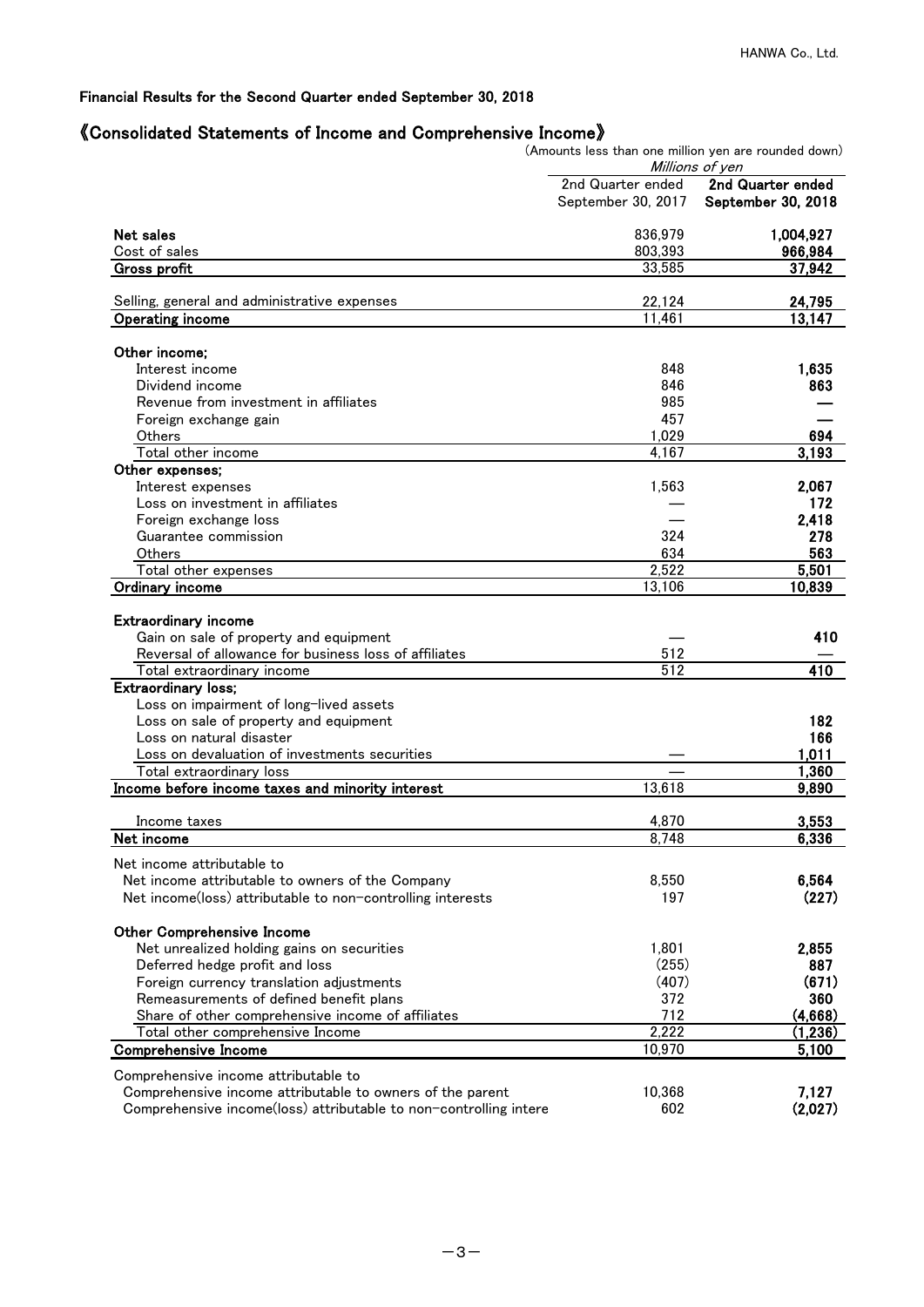# 《Consolidated Statements of Cash Flows》

|                                                                                                                     | (Amounts less than one million yen are rounded down)<br>Millions of yen |                |
|---------------------------------------------------------------------------------------------------------------------|-------------------------------------------------------------------------|----------------|
|                                                                                                                     | 2nd Quarter                                                             | 2nd Quarter    |
|                                                                                                                     | ended                                                                   | ended          |
|                                                                                                                     | September 30,                                                           | September 30,  |
|                                                                                                                     | 2017                                                                    | 2018           |
| Cash flows from operating activities;                                                                               |                                                                         |                |
| Income before income taxes                                                                                          | 13,618                                                                  | 9,890          |
| Depreciation and amortization                                                                                       | 1,996                                                                   | 2,324          |
| Amortization of goodwill                                                                                            | 199                                                                     | 425            |
| Increase (decrease) in allowance for doubtful receivables                                                           | (9)                                                                     | 186            |
| Interest and dividend income                                                                                        | (1,694)                                                                 | (2, 498)       |
| Interest expense                                                                                                    | 1,563                                                                   | 2,067          |
| Equity in earnings of affiliated companies (gain)                                                                   | (985)                                                                   | 172            |
| Gain on sale of property and equipment                                                                              |                                                                         | (410)          |
| Reversal of allowance for business loss of affiliates                                                               | (512)                                                                   |                |
| Loss on sale of property and equipment                                                                              |                                                                         | 182            |
| Loss on devaluation of investments securities                                                                       |                                                                         | 1,011          |
| Loss on disaster                                                                                                    |                                                                         | 166            |
| (Increase) decrease in trade receivables                                                                            | (16, 103)                                                               | 1,872          |
| (Increase) decrease in inventories                                                                                  | (12,030)                                                                | (14, 375)      |
| Increase(decrease) in trade notes and accounts payable                                                              | 10,501                                                                  | 1,341          |
| (Increase) decrease in deposits received                                                                            | 5,442                                                                   | 23,479         |
| Increase(decrease) in advanced payment                                                                              | (4,889)                                                                 | (71, 133)      |
| Increase (decrease) in retirement benefits                                                                          | 483                                                                     | 494            |
| Other, net                                                                                                          | 2,080                                                                   | 10,677         |
| Sub total                                                                                                           | $\overline{(339)}$                                                      | (34, 123)      |
| Interest and dividends received                                                                                     | 1,153                                                                   | 1,713          |
| Interest paid                                                                                                       | (1,531)                                                                 | (2,030)        |
| Income taxes paid                                                                                                   | (6,556)                                                                 | (4,854)        |
| Net cash provided by (used in) operating activities                                                                 | (7,274)                                                                 | (39, 293)      |
| Cash flows from investing activities;                                                                               |                                                                         |                |
| Payment for time deposits                                                                                           | (1,822)                                                                 | (1, 114)       |
| Proceeds from refund of time deposits                                                                               | 1,223                                                                   | 1,260          |
| Payment for purchase of property and equipment                                                                      | (2,105)                                                                 | (3, 418)       |
| Proceeds from sale of property and equipment                                                                        | 113                                                                     | 1,018          |
| Payment for purchase of investment securities                                                                       | (30, 475)                                                               | (2,263)        |
| Proceeds from sale and redemption of investment securities                                                          | 429                                                                     | 255            |
| Net increase(decrease) from purchase of consolidated subsidiaries                                                   | 289                                                                     |                |
| (Increase)decrease in short - term loans receivable, net                                                            | 12,912                                                                  | (2,585)        |
| Increase in long - term loans receivable                                                                            | (14, 111)                                                               | (363)          |
| Collection of long-term loans receivable                                                                            | 62                                                                      | 853            |
| Other, net                                                                                                          | (55)                                                                    | (984)          |
| Net cash used in investing activities                                                                               | (33,538)                                                                | (7, 342)       |
|                                                                                                                     |                                                                         |                |
| Cash flows from financing activities;                                                                               |                                                                         | 32,153         |
| Increase(decrease) in short-term loans, net<br>Increase(decrease) in commercial paper, net                          | 8,733<br>(5,000)                                                        | 10,000         |
|                                                                                                                     | 30,550                                                                  | 295            |
| Proceeds from long-term debt                                                                                        |                                                                         | (833)          |
| Repayments of long-term debt                                                                                        | (11, 554)<br>9,950                                                      | 19,892         |
| Proceeds from issuance of bonds<br>Payment for redemption of bonds                                                  | (10)                                                                    | (10,010)       |
| Proceeds from stock issuance to minority shareholders                                                               | 13,580                                                                  |                |
|                                                                                                                     | (2,031)                                                                 |                |
| Payment for cash dividends                                                                                          |                                                                         | (2,892)        |
| Cash dividends paid to minority interest in consolidated subsidiaries                                               | (28)<br>(42)                                                            | (48)           |
| Other, net<br>Net cash provided by (used in) financing activities                                                   | 44,147                                                                  | (98)<br>48,457 |
|                                                                                                                     |                                                                         |                |
| Effect of exchange rate changes on cash and cash equivalents<br>Net increase(decrease) in cash and cash equivalents | 9<br>3,344                                                              | 418<br>2,239   |
| Cash and cash equivalents at beginning of year                                                                      | 27,206                                                                  | 34,855         |
| Cash and cash equivalents from newly consolidated subsidiaries                                                      | 1,144                                                                   | 576            |
| Increase in cash and cash equivalents resulting from mergers with unconsolidated subsidiaries                       |                                                                         | 25             |
| Cash and cash equivalents at end of period                                                                          | 31,694                                                                  | 37,696         |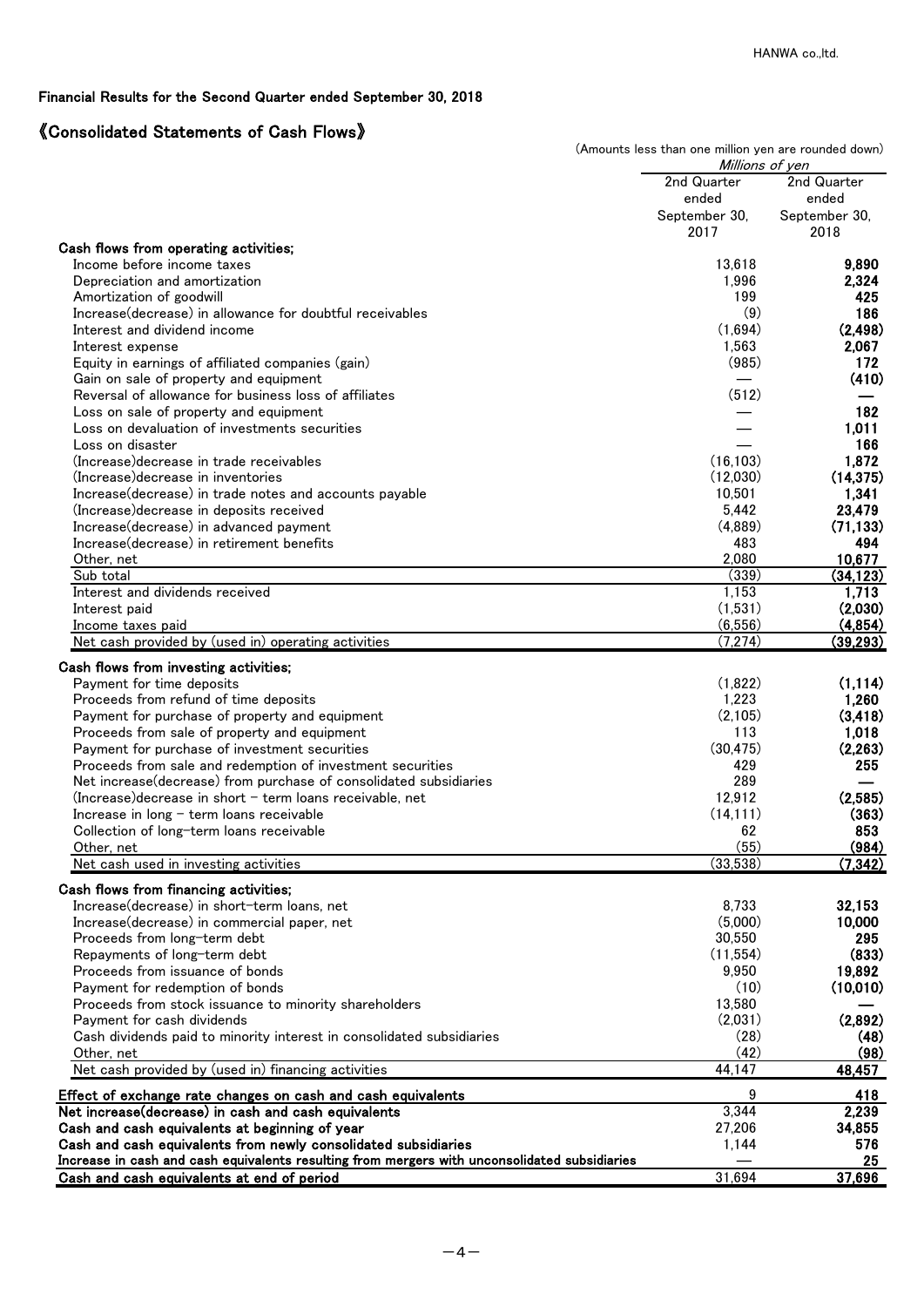# 《Segment information》

Segment information by business category for the 2nd Quarter ended September 30, 2017 and 2018, is as follows:

### 2nd Quarter ended September 30, 2017

|                                                         |         |                    |                       |                    |                          |                                   |                 |        |         | (Amounts less than one million yen are rounded down) |                   |
|---------------------------------------------------------|---------|--------------------|-----------------------|--------------------|--------------------------|-----------------------------------|-----------------|--------|---------|------------------------------------------------------|-------------------|
| 2nd Quarter ended September 30, 2017<br>Millions of yen |         |                    |                       |                    |                          |                                   |                 |        |         |                                                      |                   |
|                                                         |         |                    |                       | Reportable segment |                          |                                   |                 |        |         |                                                      |                   |
|                                                         | Steel   | Metals<br>& alloys | Non-ferrous<br>metals | Foods              | Petroleum &<br>chemicals | Overseas<br>sales<br>subsidiaries | $Sub-$<br>total | Other  | Total   | Adiustment                                           | Consoli-<br>dated |
| Net sales                                               |         |                    |                       |                    |                          |                                   |                 |        |         |                                                      |                   |
| Customers                                               | 431.847 | 86.976             | 45,265                | 50,688             | 103,643                  | 82,541                            | 800,962         | 36,016 | 836,979 |                                                      | 836,979           |
| Inter-segment                                           | 5.390   | .929               | 681                   | 232                | 2,668                    | 28,317                            | 39,220          | 954    | 40.174  | (40, 174)                                            |                   |
| Total                                                   | 437,237 | 88,905             | 45,946                | 50,920             | 106,312                  | 110.859                           | 840,183         | 36,970 | 877,153 | (40, 174)                                            | 836,979           |
| Segment income(loss)                                    | 10,419  | 2,317              | 475                   | 854                | 673                      | 217                               | 14,958          | 411    | 15,370  | (2, 263)                                             | 13,106            |

#### 2nd Quarter ended September 30, 2018 **Millions of yen**

|                      |         |                    |                       | Reportable segment |                          |                                   |                 |        |          |            |                   |
|----------------------|---------|--------------------|-----------------------|--------------------|--------------------------|-----------------------------------|-----------------|--------|----------|------------|-------------------|
|                      | Steel   | Metals<br>& allovs | Non-ferrous<br>metals | Foods              | Petroleum &<br>chemicals | Overseas<br>sales<br>subsidiaries | $Sub-$<br>total | Other  | Total    | Adiustment | Consoli-<br>dated |
| Net sales            |         |                    |                       |                    |                          |                                   |                 |        |          |            |                   |
| Customers            | 487.763 | 140,328            | 49.273                | 51.969             | 120,574                  | 116,868                           | 966.779         | 38,148 | .004.927 | —          | 1,004,927         |
| Inter-segment        | 5,180   | 4,412              | 659                   | 746                | 6,050                    | 33,775                            | 50,826          | .158   | 51,985   | (51, 985)  |                   |
| Total                | 492,943 | 144,741            | 49,933                | 52.716             | 26,625                   | 150,644                           | 1,017,605       | 39,307 | 056.912  | (51, 985)  | 1,004,927         |
| Segment income(loss) | 7.766   | 678                | 449                   | .020               | 850                      | 673                               | 11,439          | 451    | 11.890   | (1,050)    | 10,839            |

Notes:

1. "Other" comprises businesses that are not included in reportable segments, such as lumber section and machinery section.

3. Segment income or loss is adjusted between ordinary income on the consolidated statements of income and comprehensive income.

4. Segment income for the 2nd Quarter ended September 30, 2017 are reflected important revisions resulted from the finalization of the provisional accounting treatment.

<sup>2.</sup> Adjustments for segment income include inter-segment elimination and Group costs that have not been distributed to reportable segments. These group costs consist mainly of expenses of administrative departments.